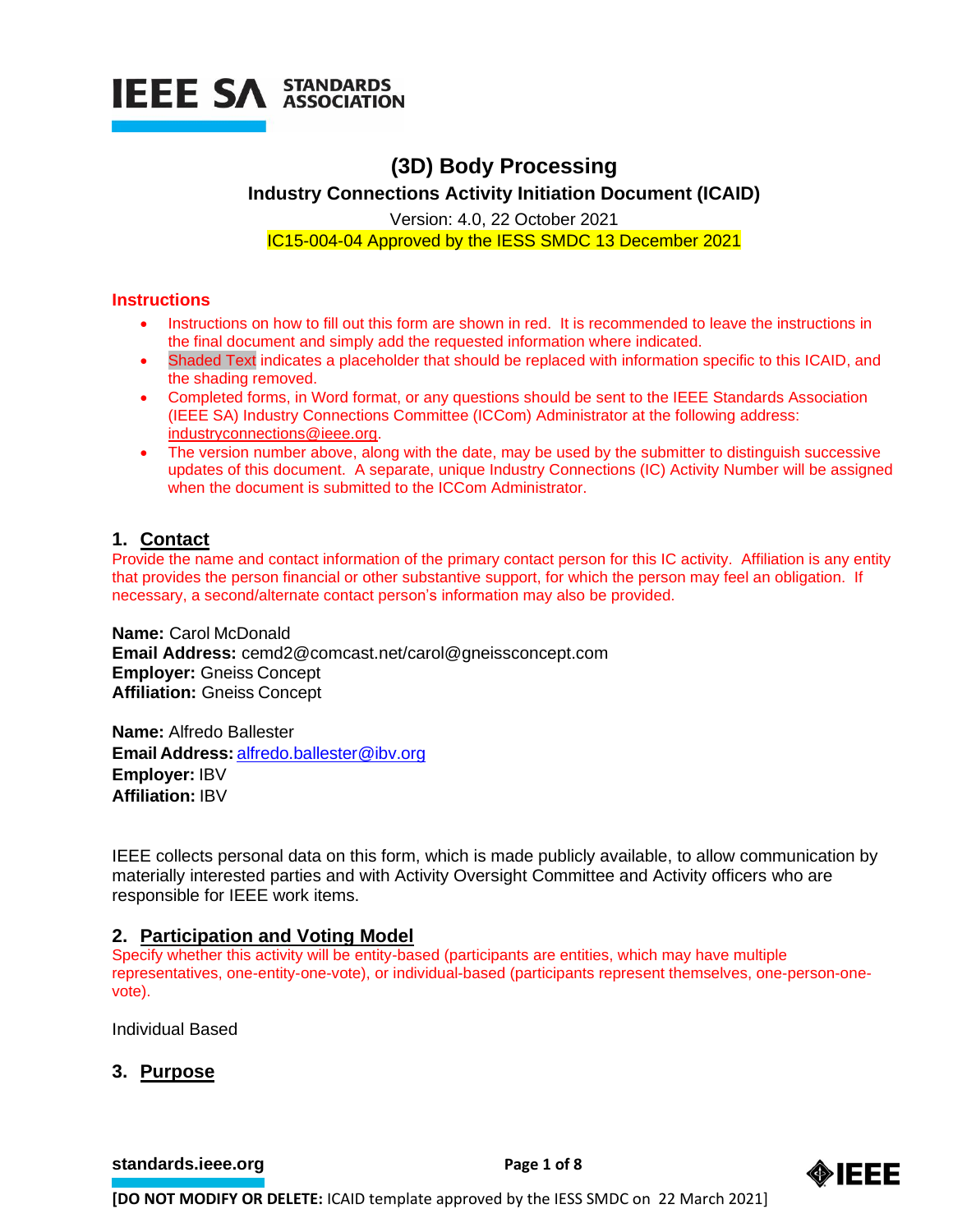# **IEEE SA STANDARDS**

# **3.1 Motivation and Goal**

Briefly explain the context and motivation for starting this IC activity, and the overall purpose or goal to be accomplished.

Describe the motivation and goal.

- To enable a seamless and secure pipeline of deliberate sensing, capturing, digitizing, sharing and immersion of data-based, body model and bodywear experiences…anywhere, anytime (ie, data-sumer), to create an ecosystem;
- Key elements may include … confidentiality, integrity, availability, flexibility to digitize human for any solution, static, dynamic,
- This exploration will include:
	- o Identify gaps in existing nascent standards and recommended practices as 3D body processing spreads beyond first adopters;
	- $\theta$  Identify need and propose PARs for new standards and best practices for 3D body processing and adjacent technologies (like 2D augmented reality, Web3D, Motion Capture, Apparel, Footwear and Wearables); Identify special requirements for, footwear anddefinitions of Fit (Apparel)

# **Previous 3DBP IC Topics now being covered in P3141 3D Body Processing standard**

A number of technical issues discussed previously in this IC Activity have matured sufficiently such that further work on those items have transitioned into the the P3141 working group. The following issues will no longer be a focus of this IC Activity as it progresses into new areas to be considered for future standardization opportunities:

- Communications/Security/Privacy
- Metadata,
- Quality,
- File Formats,
- Use Cases as pertains to Retail and Health/ Fitness,
- Types of 3D processing Technologies,
- Mega Technologies

# **3.2 Related Work**

Provide a brief comparison of this activity to existing, related efforts or standards of which you are aware (industry associations, consortia, standardization activities, etc.).

### Describe the related work.

- There are a variety of standards efforts around 2D augmented reality that include 2D human modeling but none other than P3141 that we know of for 3D body characterization, modeling and processing;
- Analysis of industry standards including ISO and other organizational standards related to clothing, scanning, including but not exclusive to: ISO 8559- 1:2017, ISO 7250-1:2017, ISO 20685-1:2010, ISO/DIS 20685-1, ISO 20685-2:2015, ISO18825-1&2:2016, ASTM D5219-15, ISAK, NATO-STANAG 2177, and NATO-STANAG 2339, IEEE 700x, IEEE 802,

# **[standards.ieee.org](http://standards.ieee.org/)**<br> **Page 2 of 8**

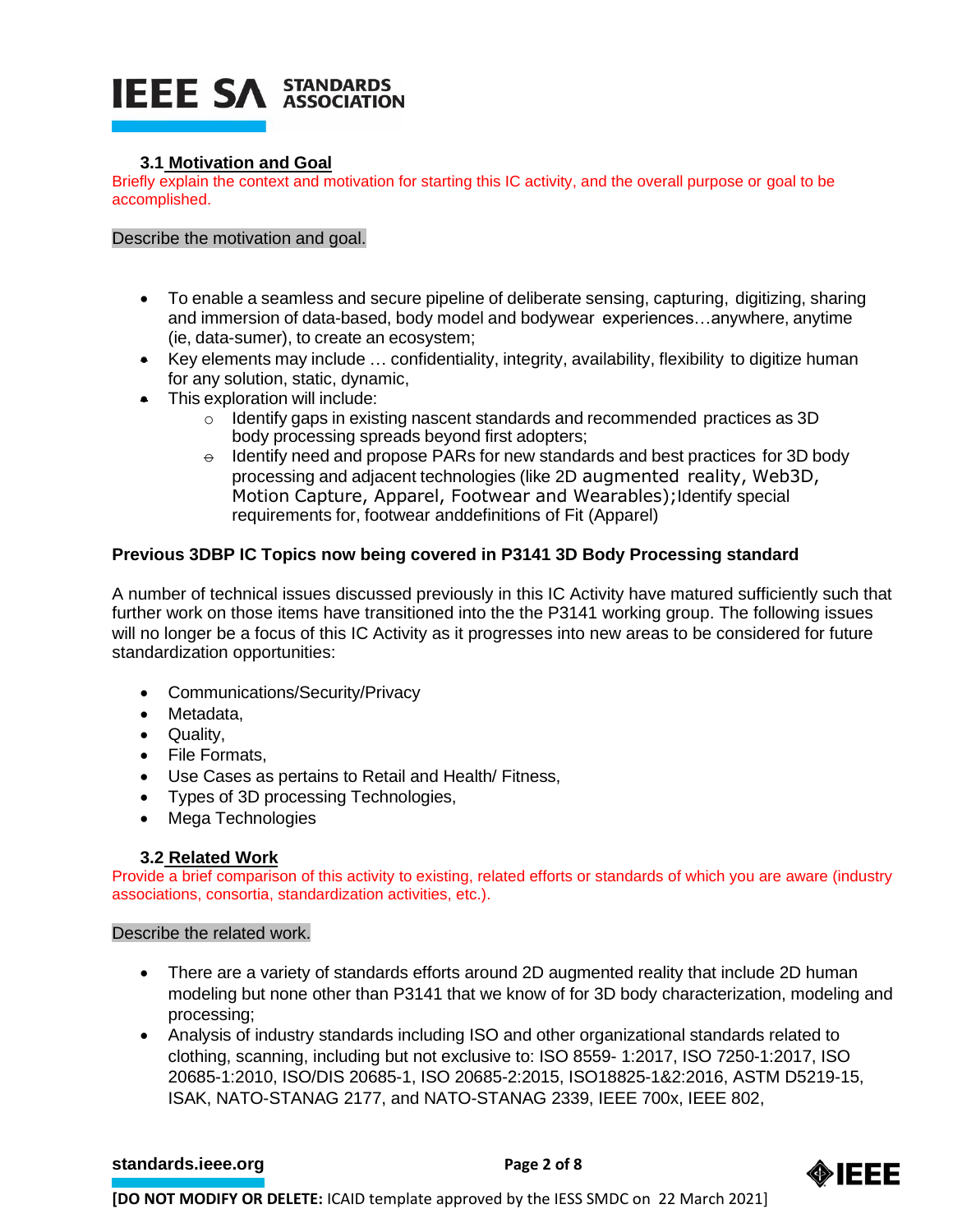# **IEEE SA STANDARDS**

• Previous 3DBP IC work has been transferred to P3141 3D Body Processing standard covering Communications/Security/Privacy, Metadata, Quality, File Formats, Use Cases, Types of 3D processing Technologies and Mega Technologies

# **3.3 Previously Published Material**

Provide a list of any known previously published material intended for inclusion in the proposed deliverables of this activity.

List the previously published material, if any.

- White paper #1: IEEE Industry connections, 3D Body Model Processing Initiative, An Introduction
- IEEE Industry connections, Personalized Digital Last (a Women's Example) The Tool Required to Enable Mass Customization
- IEEE Industry connections, Landmarks and Measurement Standards Comparison in 3D Body-Modeling
- IEEE 3DBP IC: Communication, Security and Privacy
- File Format Recommendations for 3D Body Model Processing
- Measurement of Fabric Properties for Virtual Simulation
- Comprehensive Review of Foot Measurements Terminology in Use
- Functional Anatomy, Terms and Common Foot Conditions
- Summary and Recommended Actions for Communications, Security, Privacy and Trust (CSPT)
- Presentations CES 2017, 3D Body Tech 2016, 3D Body Tech 2017, 3D Body Tech 2018, 3D Body Tech 2019, 3D Body Tech 2020
- Presentation Virtual Human Requirements for the Retail Use Case AHFE 2020
- Presentation Comparative Analysis of Anthropometric Methods: Past Present and Future 3D Body Tech 2020
- Presentation 3D Body Processing Interoperability, State of Art and Remaining Outstanding Issues – 3D Body Tech 2021
- Presentation Landmarking for 3D Body Scanning, moving manual practices into a digital realm – 3D Body Tech 2021

# **3.4 Potential Markets Served**

Indicate the main beneficiaries of this work, and what the potential impact might be.

### Describe the potential markets.

- There are several potential markets where standards related to 3D body processing will add value:
	- o Consumers in
		- Fashion
		- **Retail**
		- **Health/wellness**
		- **Athletics**
		- Etc.
	- o Suppliers at various layers

**[standards.ieee.org](http://standards.ieee.org/)**<br> **Page 3 of 8** 

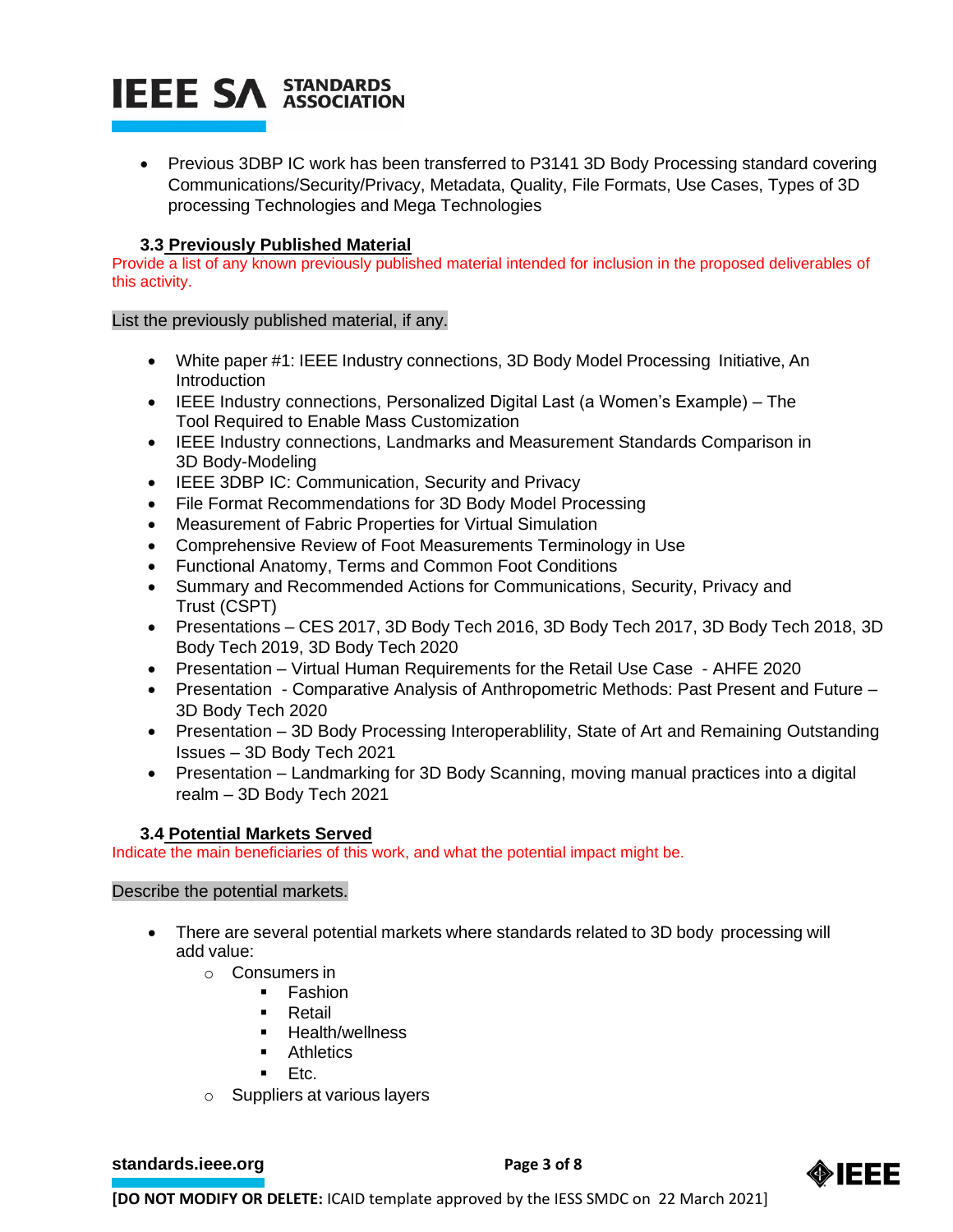

- User-facing/product offering Supplier
- Platform Suppliers
- **Application Software Suppliers**
- Operating System Suppliers
- **Application Processor Suppliers**
- Etc.

### **3.5 How will the activity benefit the IEEE, society, or humanity?**

The IEEE benefits from this activity as it develops a new community of technologists that is crossdisciplinary and relevant to many IEEE areas of interest, including standards, yet focused on an application area that has not been explicitly addressed to date in other areas of the IEEE. IEEE benefits by attracting new membership, providing leadership in a discipline area, and being at the forefront of new standards that enable digital transformation in areas such as body scanning, retail/apparel experience, health/wellness and other consumer facing applications.

# **4. Estimated Timeframe**

Indicate approximately how long you expect this activity to operate to achieve its proposed results (e.g., time to completion of all deliverables).

#### **Expected Completion Date:** 12/2023

IC activities are chartered for two years at a time. Activities are eligible for extension upon request and review by ICCom and the responsible committee of the IEEE SA Board of Governors. Should an extension be required, please notify the ICCom Administrator prior to the two-year mark.

### **5. Proposed Deliverables**

Outline the anticipated deliverables and output from this IC activity, such as documents (e.g., white papers, reports), proposals for standards, conferences and workshops, databases, computer code, etc., and indicate the expected timeframe for each.

#### Specify the deliverables for this IC activity, please be specific.

Deliverables for this activity include:

- Sub-group reports on Footwear and 3D Body Processing
- Sub- group reports on Fit and 3D Body Processing
- White papers Standard reviews, Industry questionnaires (Use of 3D Technologies in Retail)
- White papers in process: Comparative Analysis of Anthropometric Methods: Past Present and Future; Landmarking – moving Manual practices to Digital realm; Footwear Last Definitions; Proposed Foot Measurements; and AI and Parametric Modeling for Footwear
- Documents outlining agreed upon industry requirements for standards
- Proposal for standard(s) (e.g. P3141) on 3D body processing;
- Liaisons/Collaborations with ISO, Web 3D, 3DRC
- Mktg collateral (ie, CES press release, Logos/Poster, Grand Challenges)
- QuarterlyMeetings/Workshops (in person still impacted by travel restrictions);
- IEEE webpage providing an information portal for this new technology community, as well as

# **[standards.ieee.org](http://standards.ieee.org/)**<br> **Page 4 of 8**

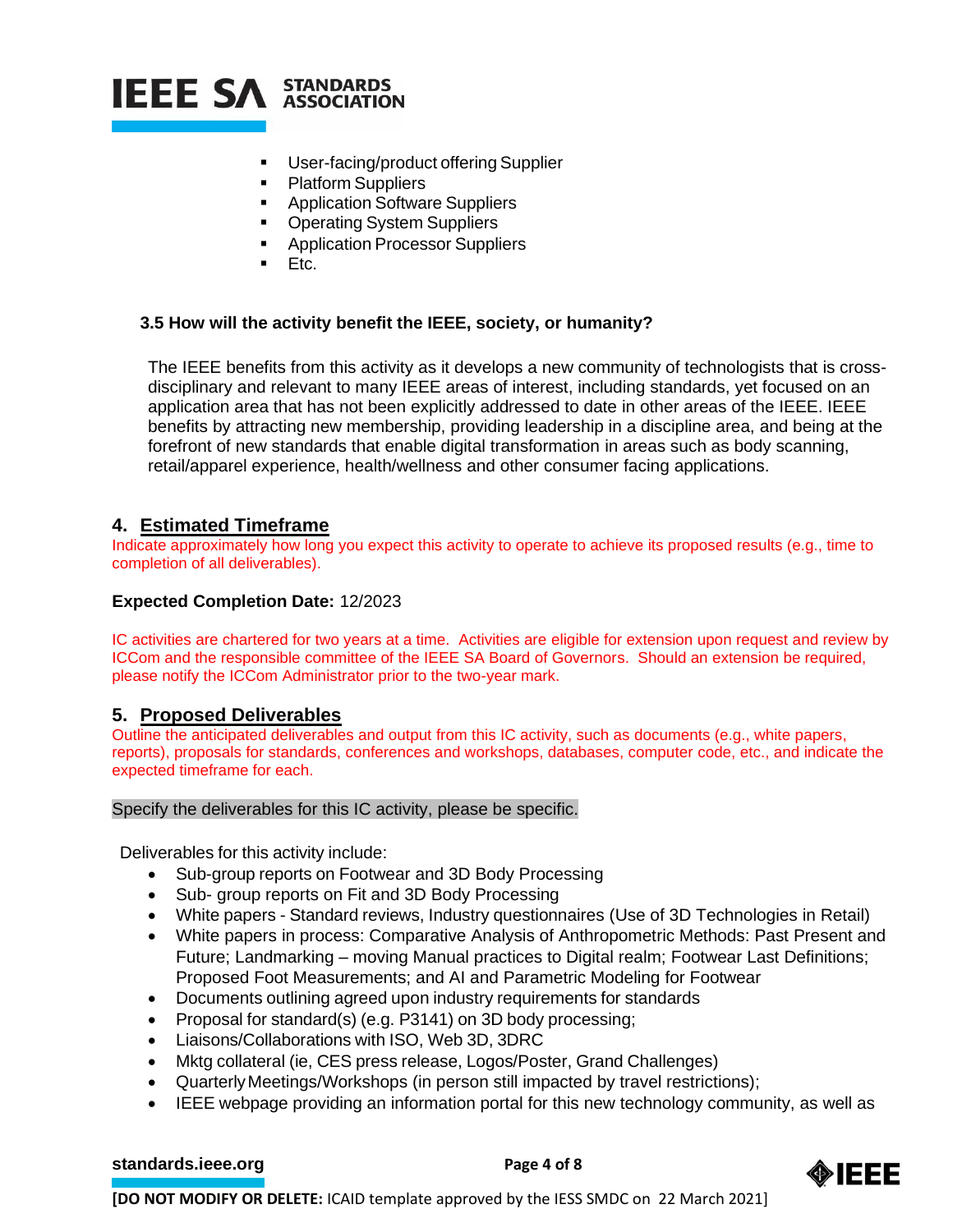

outward facing information of interest

# **5.1 Open Source Software Development**

*Indicate whether this IC Activity will develop or incorporate open source software in the deliverables. All contributions of open source software for use in Industry Connections activities shall be accompanied by an approved IEEE Contributor License Agreement (CLA) appropriate for the open source license under which the Work Product will be made available. CLAs, once accepted, are irrevocable. Industry Connections Activities shall comply with the IEEE SA open source policies and procedures and use the IEEE SA open source platform for development of open source software. Information on IEEE SA Open can be found at [https://saopen.ieee.org/.](https://saopen.ieee.org/)* 

Will the activity develop or incorporate open source software (either normatively or informatively) in the deliverables?: No

# **6. Funding Requirements**

Outline any contracted services or other expenses that are currently anticipated, beyond the basic support services provided to all IC activities. Indicate how those funds are expected to be obtained (e.g., through participant fees, sponsorships, government or other grants, etc.). Activities needing substantial funding may require additional reviews and approvals beyond ICCom.

#### Specify funding requirements and sources, if any.

No additional funding requests are anticipated for services beyond the standard services provided for IC programs. Activity members will provide any needed support for hosted meetings, marketing activities that exceed basic IC support.

Examples include:

- Quarterly F2F activity meetings (time/locations TBD) activity members will be solicited to host/sponsor any in person meetings at their company facilities or other industry events (depending on travel restrictions)
- Marketing support beyond that provided by IEEE-SA activity members will coordinate with IEEE for any additional marketing initiatives in support of the IC activity – examples envisioned include:
	- o Consumer Electronic Show marketing package (press release, media event, demo, keynote, etc.)
	- o Others industry channels (ie, 3D Body Tech, PI Apparel, keynote, etc.)
	- o Workshops

# **7. Management and Procedures**

### **7.1 Activity Oversight Committee**

Indicate whether an IEEE Standards Committee or Standards Development Working Group has agreed to oversee this activity and its procedures.

# **Has an IEEE Standards Committee or Standards Development Working Group agreed to oversee this activity?:** No

**[standards.ieee.org](http://standards.ieee.org/)**<br> **Page 5** of 8

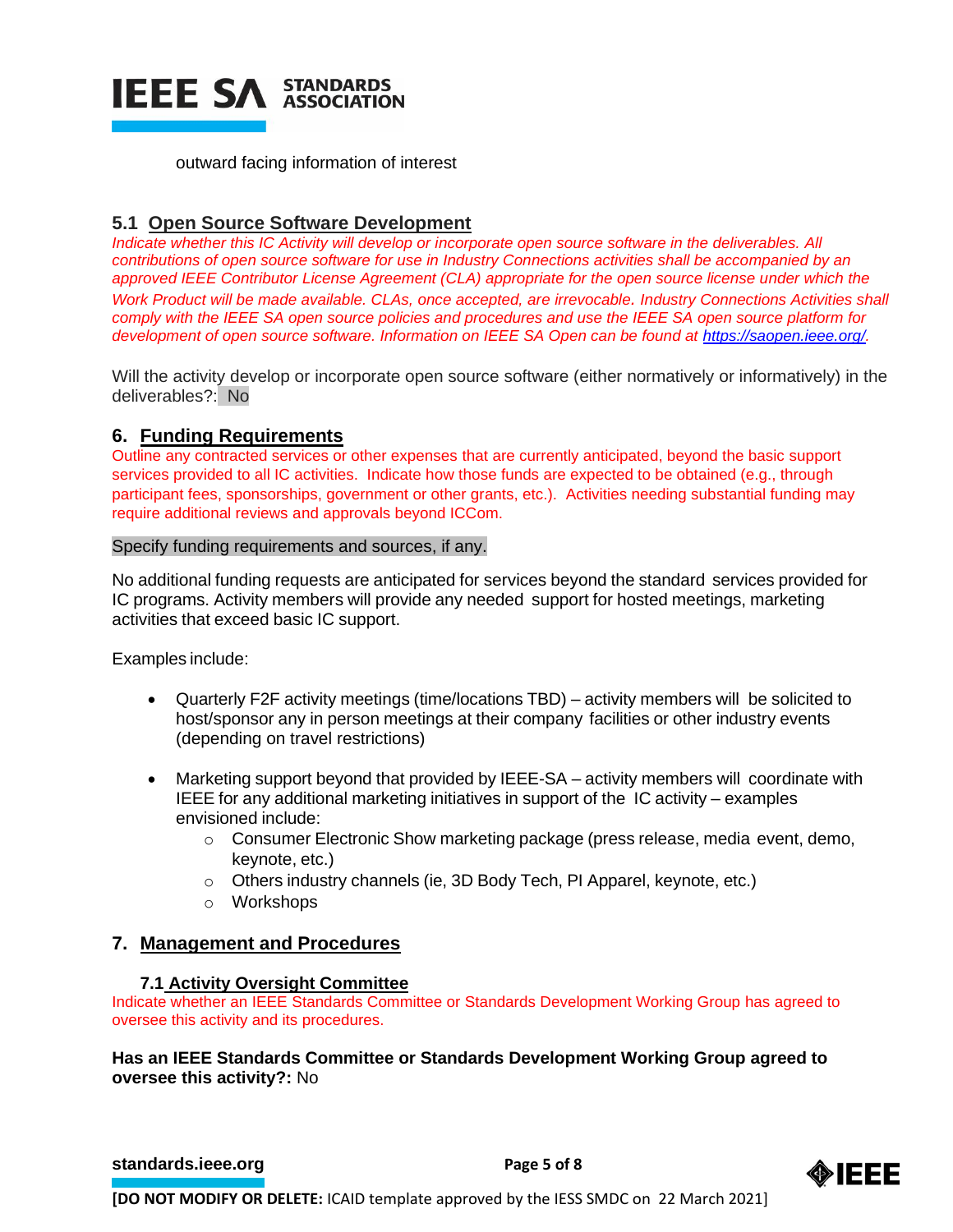

If yes, indicate the IEEE committee's name and its chair's contact information.

**IEEE Committee Name: Chair's Name: Chair's Email Address:**

Additional IEEE committee information, if any. Please indicate if you are including a letter of support from the IEEE Committee that will oversee this activity.

IEEE collects personal data on this form, which is made publicly available, to allow communication by materially interested parties and with Activity Oversight Committee and Activity officers who are responsible for IEEE work items.

#### **7.2 Activity Management**

If no Activity Oversight Committee has been identified in 7.1 above, indicate how this activity will manage itself on a day-to-day basis (e.g., executive committee, officers, etc).

Briefly outline activity management structure.

The activity will be managed by an executive committee as defined in the activity's policies and procedures.

#### **7.3 Procedures**

Indicate what documented procedures will be used to guide the operations of this activity; either (a) modified baseline *Industry Connections Activity Policies and Procedures,* (b) Standards Committee policies and procedures accepted by the IEEE SA Standards

Board, or (c) Working Group policies and procedures accepted by the Working Group's Standards Committee. If option (a) is chosen, then ICCom review and approval of the P&P is required. If option (b) or (c) is chosen, then ICCom approval of the use of the P&P is required.

Specify the policies and procedures document to be used. Attach a copy of chosen policies and procedures.

Will use the baseline Industry Connections Activity Policies and Procedures.

# **8. Participants**

#### **8.1 Stakeholder Communities**

Indicate the stakeholder communities (the types of companies or other entities, or the different groups of individuals) that are expected to be interested in this IC activity, and will be invited to participate.

Specify types of entities or groups of individuals.

See section 3.4

**[standards.ieee.org](http://standards.ieee.org/)**<br> **Page 6** of 8

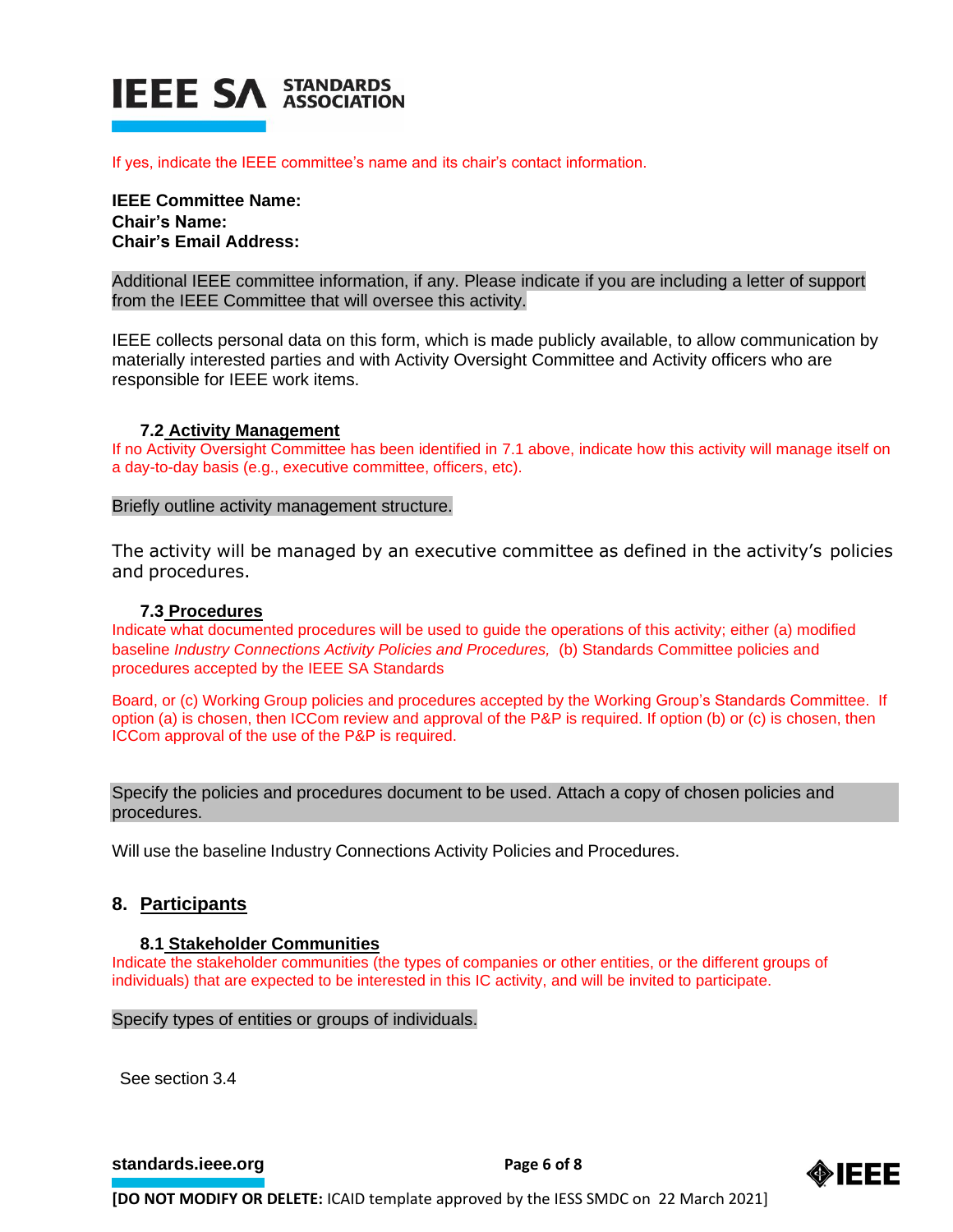

#### **8.2 Expected Number of Participants**

Indicate the approximate number of entities (if entity-based) or individuals (if individual-based) expected to be actively involved in this activity.

#### Number of entities or number of individuals.

We have approximately 130 individuals across the ecosystem currently involved (~34 very active), see section 8.3 for a detailed listing. Engagement with other groups to expand the participation.

#### **8.3 Initial Participants**

Provide a number of the entities or individuals that will be participating from the outset. It is recommended there be at least three initial participants for an entity-based activity, or five initial participants (each with a different affiliation) for an individual-based activity.

The following table provides a partial list of current participants. We are actively reaching out to companies and universities and expect more to join us, for example, outreach at the 3D Body Tech conferences yielded requests for information. Examples of entities that participants are affliciated with include:

- The University of Manchester, Riga Technical University, Institute de Biomecanica de Valencia (IBV), Cornell, Tu- Dresden, National Institute of Advance Industrial Science & Technology (AIST -JP), Sheffield Hallam University, North Carolina State University
- Size Stream,Avalution, Metail, Exact Flat, VyoO, Size Stream, 3DMC, Web 3D H-Anim, 3D Look
- Fashion Should Empower, Tech Med 3D, Volumental, Satra, Aetrex, Balodana, ELSE Corp, Silverdraft Supercomputing, Vital Mechanics, Savitude, Atom-Shoemaster, Roman's CAD, Prototech Solutions, Hohenstein, Target, OTL Footwear, True Fit, Gneiss Concept

#### Use the following table for an entity-based activity: (this table will no longer be used)

| Entity | <b>Primary Contact</b> | <b>Additional Representatives</b> |
|--------|------------------------|-----------------------------------|
|        |                        |                                   |

#### Use the following table for an individual-based activity: (not a complete list)

| <b>Individual</b>      | <b>Employer</b>       | <b>Affiliation</b>    |
|------------------------|-----------------------|-----------------------|
| <b>Name</b>            |                       |                       |
|                        |                       |                       |
| Carol McDonald         | <b>Gneiss Concept</b> | <b>Gniess Concept</b> |
| Alfredo Ballester      | <b>IBV</b>            | <b>IBV</b>            |
| David Bruner           | Side Stream           | Side Stream           |
| Gerald Ruderman        | Zdoit                 | Zdoit                 |
| <b>Julianne Harris</b> | Target                | Target                |
| Fatma Baytar           | Cornell               | Cornell               |
| <b>Andrey Golub</b>    | <b>ELSE Corp</b>      | <b>ELSE Corp</b>      |
| <b>Nick Clayton</b>    | Savitude              | Savitude              |

**[standards.ieee.org](http://standards.ieee.org/) EXECUTE: Page 7 of 8**